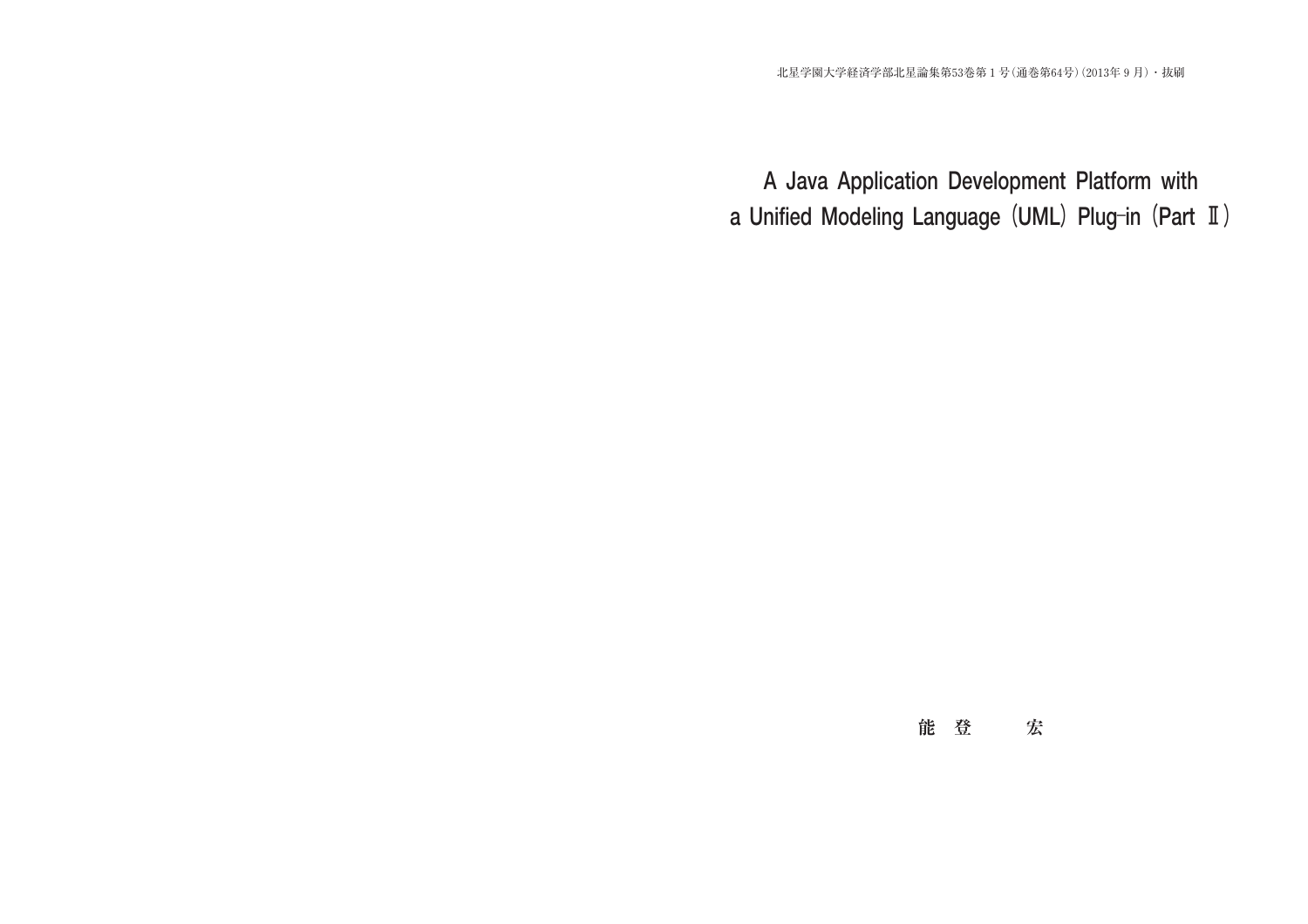Hiroshi NOTO

Contents

|  | Introduction |
|--|--------------|
|  |              |

- 2.Basic Design of Platform Complex
- 3.Configuration of Combinations of Platform Components
	- 3.1 Combination of NetBeans and UML Tool
	- 3.2 Combination of NetBeans and iReport
	- 3.3 Combination of NetBeans and MySQL on GlassFish Server
	- 3.4 Combination of NetBeans Platform and Java DB
- 4.Case Studies of Running the Platform

```
4.1 NetBeans + UML
```
- 4.2 NetBeans + UML + JSP + GlassFish + MySQL
- 4.3 NetBeans + UML + MySQL + iReport
- 4.4 NetBeans + UML + Servlet(JSP)+ GlassFish + EJB
- 4.5 NetBeans + UML + JSF + Java DB + GlassFish + EJB
- 5.Feedback of our Platform
- 6.Conclusion

### -Case Studies of Running the Platform

```
4.4 NetBeans + UML + Servlet(JSP)+ GlassFish + EJB
```
**Course [Application II [2013] Project:**"**HelloWorldProjectEJB**"

In this project we display in the browser the "Hello World, Everyone!" message created in the session bean with servlets (JSP).

The purpose of the project is to grasp the basic idea of Enterprise Java Beans 3.0 (EJB 3)15) which is one of the key Java EE specifications, providing a standard way to implement server-side components that encapsulate the business logic of our projects, in other words the (enterprise) applications.

Session Beans are one type of Enterprise Beans which are of two types, Session Beans and Massage-Driven Beans. Enterprise Beans are Java EE components that implement Enterprise JavaBeans  $(E|B)$  technology. Enterprise Beans run in the  $E|B$  container, a runtime environment within the server (e.g. the GlassFish server). The EJB container is

Key words: Java Application, Database Management System, NetBeans IDE, Unified Modeling Language (UML), Enterprise Java Beans (EJB)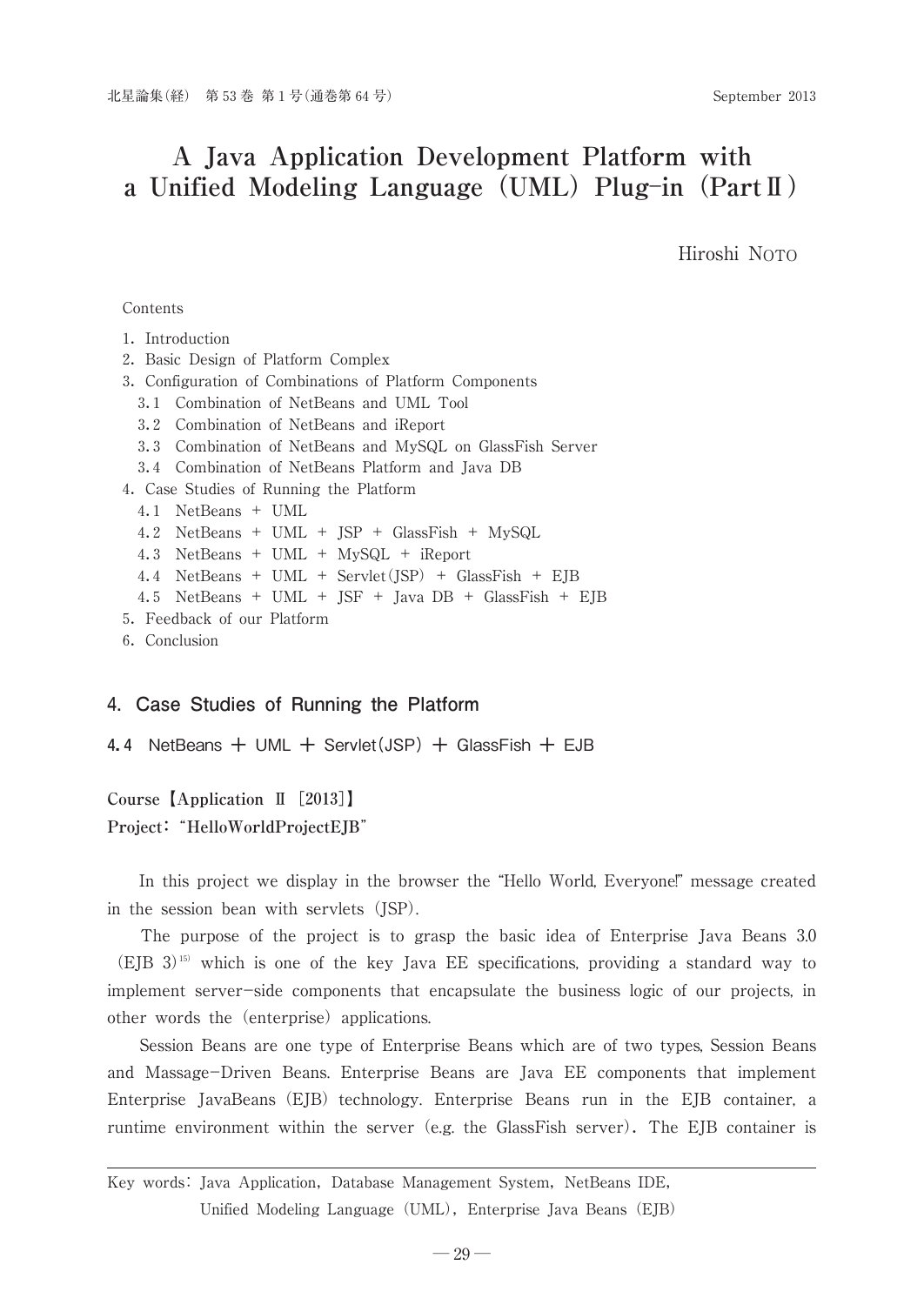nothing but a program that runs on the server and implements the EJB specifications. The EJB container provides special type of the environment suitable for running the Enterprise Beans that are used mostly in distributed applications and typically contain the business logic. The present "HelloWorldProjectEJB" project exemplifies a session bean. A session bean represents a single client accessing the (enterprise) application deployed on the application server by invoking its method.



**Fig. 4**-**22. Web browser making the client servlet display the session bean(EJB)**

Although the project exhibits a simple action, we can understand the basic role of the Enterprise Java Beans (EJB) and look at the servlet designed to display the session enterprise bean. The EJB known as session enterprise beans, as explained in the previous paragraph, is a reusable, server-side piece of code which implements business logic to be used within enterprise applications and runs in the EJB container. In the web tier or the presentation tier, servlet, JSP and JSF technologies are utilized in developing the Java EE applications. In the Java EE applications the web content is served by a program running in a container with deployed servlets, JSP, JSF or by a third-party framework. A servlet is a Java program written by certain rules (HTML, Java Script, applet or the like) and deployed in a Java EE-compliant servlet container such as the GlassFish server in our case. Thus the present project has two tiers, i.e. the business logic tier and the presentation tier. A Java EE application typically employs the multitier architecture. One of the greatest advantages of the multitier architecture is its scalability. This means that we can change one component in a tier without changing the other components in the rest of the tiers.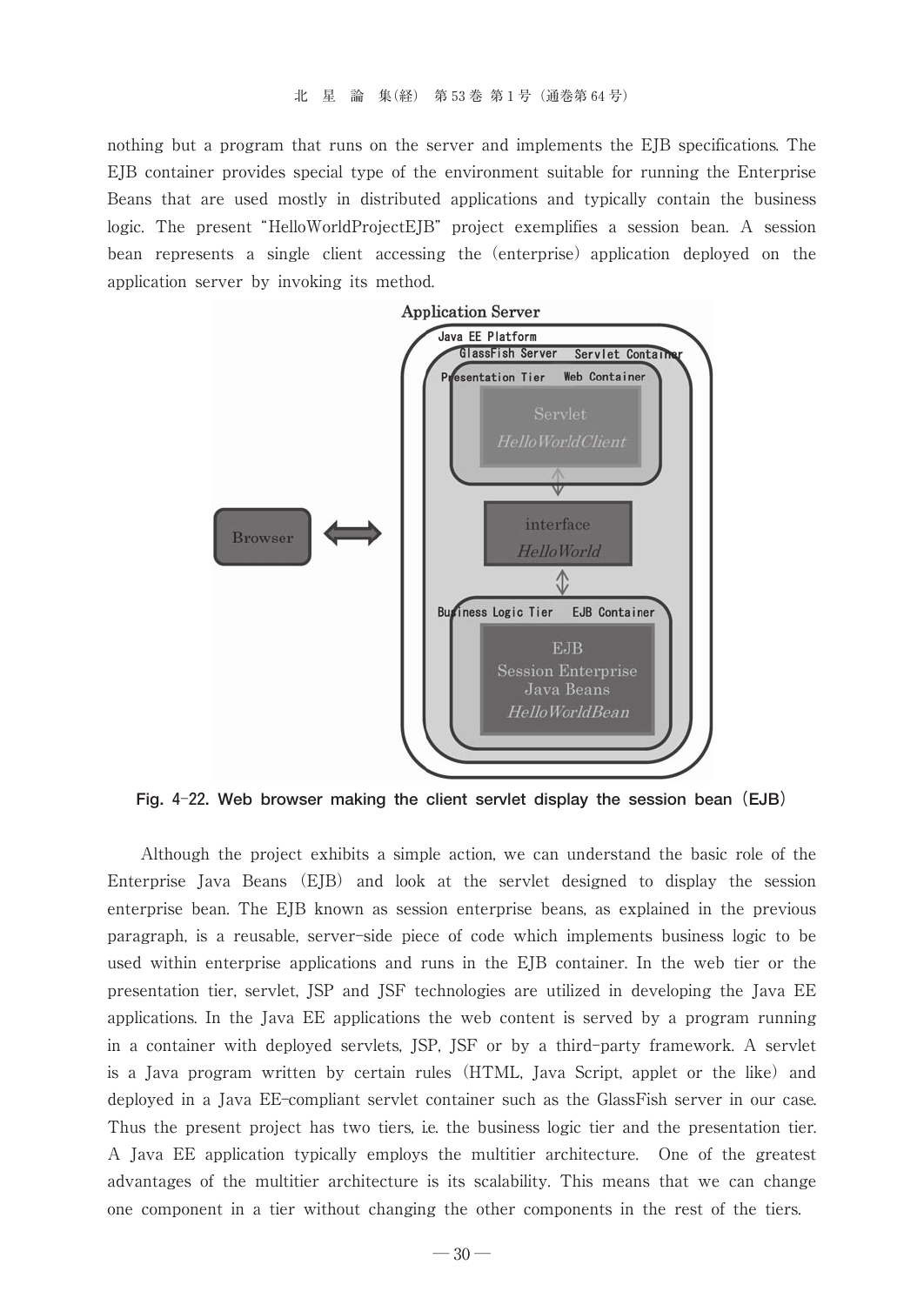Now let us take a look at how our simple EJB application development goes. The following subsections explain how to build, deploy and execute "Hello World, Everyone !" session enterprise bean.

Creating Session Enterprise Beans EJB name: "HelloWorldBean" Package Name: helloworld.ejb Session Type: stateless

The Enterprise Java Beans 3.0 (EJB 3) is, as explained before, one of the basic Java EE specifications, providing a standard way to implement server-side components that encapsulate the business logic of enterprise applications, executing business actions inside the EJB container of the application server. In this process we build and deploy -HelloWorldBean session enterprise bean. A session bean can be either stateless or stateful. The stateless session beans provide business methods (namely business logic) to their clients without maintaining a conversational state with them, thereby making it possible for the EJB container to pool and reuse instances of the stateless beans, sharing them between the clients. The "outputHelloWorld" method here takes no parameters and compiles a "Hello World, Everyone!" message, returning the compiled message to the client.

## **List. 4**-**2. Simple Example of a Stateless Session Bean Class of "HelloWorldBean" Session Enterprise Bean**

| package helloworld.ejb;                                                                                                                                                             |
|-------------------------------------------------------------------------------------------------------------------------------------------------------------------------------------|
| import javax.ejb.Stateless;                                                                                                                                                         |
| パネ                                                                                                                                                                                  |
| 安                                                                                                                                                                                   |
| * @author NOTOHirosi<br>$*1$                                                                                                                                                        |
| @Stateless                                                                                                                                                                          |
| public class HelloWorldBean implements helloworld.ejb.HelloWorld {                                                                                                                  |
| // Add business logic below. (Right-click in editor and choose<br>// "Insert Code > Add Business Method")<br>public String outputHelloWorld() {<br>return "Hello World, Everyone!"; |
|                                                                                                                                                                                     |

In List  $4-2$ , the annotation @Stateless declares that the "HelloWorldBean" class is stateless. Sun Microsystem added the features like annotation to make the development easier and more efficient in jdk 5 and 6. More specifically the annotation associates the program elements with the metadata so that the compiler can extract program behavior to support the annotated elements to generate interdependent code when necessary. The *at* sign character  $(\omega)$  indicates to the compiler that what follows is an annotation.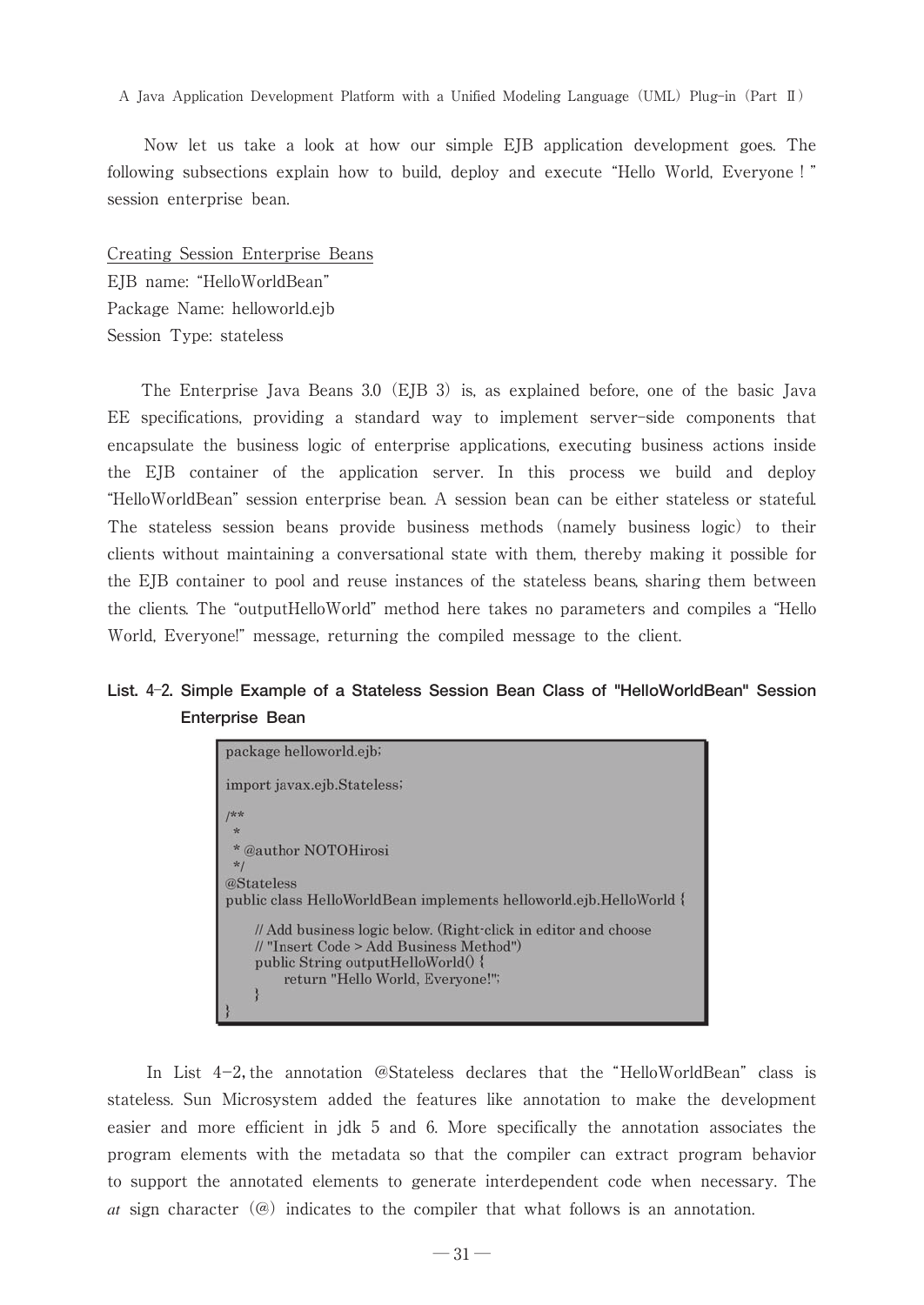Creating Java Interface Class Name: "HelloWorld" Package Name: helloworld.ejb

As for the session beans, it is very desirable for them to be accessed only through the business interface they define. This programming model enables us to easily update, modify, or change the bean classes without alter the client code leaving their business interfaces untouched. One more thing to be noticed is the @Local annotation with which we declare the "HelloWorld" interface as local (see List.  $4-3$ ). This means that the "HelloWorldBean" session beans and the "HelloWorld" interface are tightly coupled. In other words the session bean and the client application (see "HelloWorldClient" below) consuming that bean through the interface are running in the same JVM(Java Virtual Machine). That is why we use a local interface. Alternatively we could specify the interface in the bean's class: when @Local is used on the beans class, it declares the local business interface for a session bean. Either will do.

**List. 4**-**3. Interface Class of "HelloWorld"**



Creating Servlet Class Name: "HelloWorldClient"

Package Name: helloworld.client

In this project we create the client application with the servlet which runs the present project on the application server. When building a web application the web container or also known as the presentation tier comes into Fig.  $4-22$ . In this example we have our choice of servlet responsible for the look of our client "HelloWorldClient" in the presentation tier. A servlet is a Java program written by certain rules and deployed in a Java EE compliant servlet container of our choice (i.e. GlassFish server). The client program can be a lightweight HTML page that the servlet creates as shown in List.  $4-4$ . If the web server listens to the client's request HttpSelvletRequest, the server processes the request and sends back HttpServletResponse with the requested static content.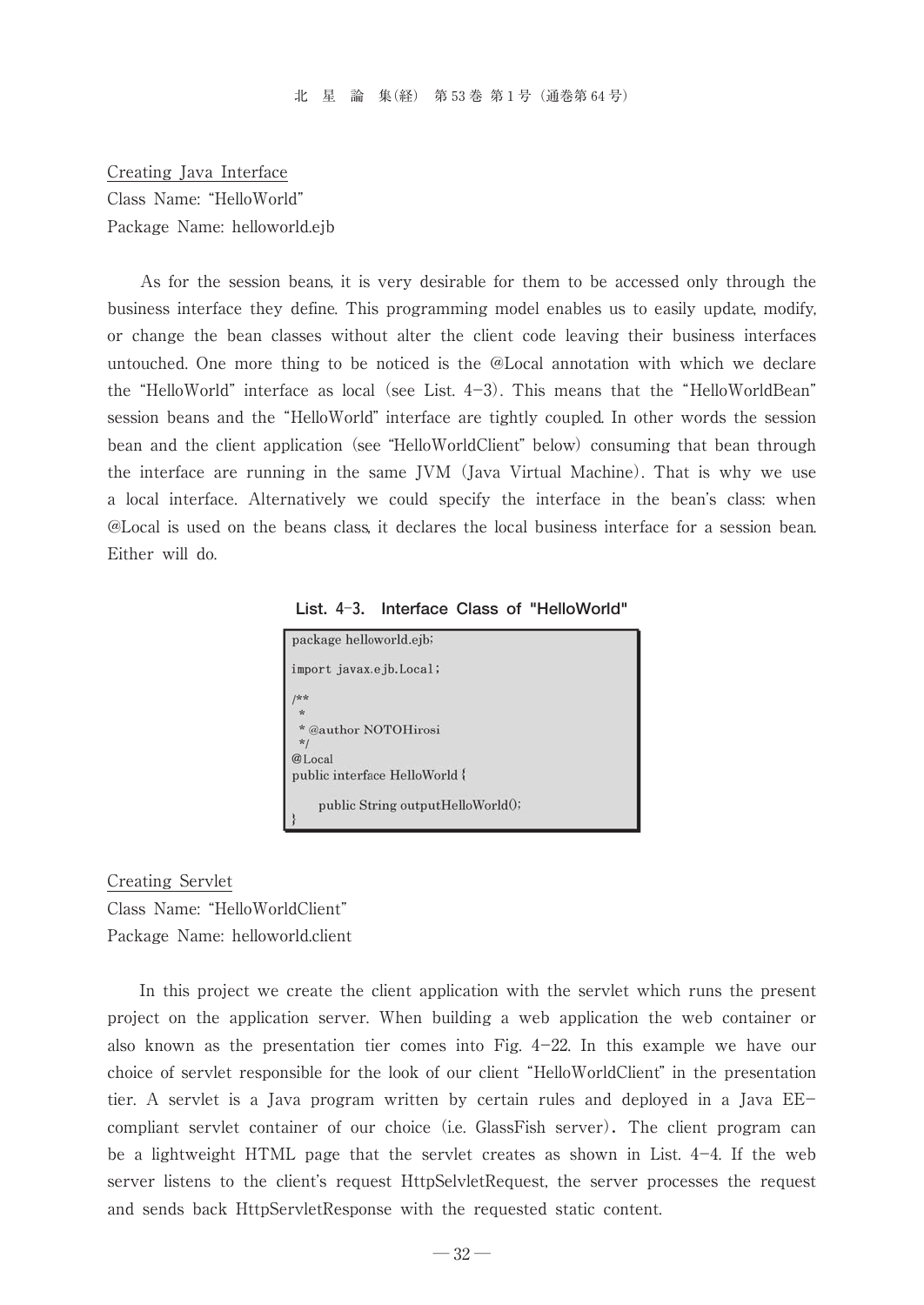```
package helloworld.client;
import helloworld.ejb.HelloWorld;
import helloworld.ejb.HelloWorldBean;
import java.io.IOException;
import java.io.PrintWriter;
import javax.ejb.EJB;
import javax.servlet.ServletException;
import javax.servlet.http.HttpServlet;
import javax.servlet.http.HttpServletRequest;
import javax.servlet.http.HttpServletResponse;
import javax.servlet.http.HttpSession;
/\kappa\pi* @author NOTOHirosi
 *1public class HelloWorldClient extends HttpServlet {
    @EJBprivate HelloWorld helloworld;
    /k** Processes requests for both HTTP
     * <code>GET</code> and
     * <code>POST</code> methods.
     * @param request servlet request
     * @param response servlet response
     * @throws ServletException if a servlet-specific error occurs
     * @throws IOException if an I/O error occurs
     \ast /
    protected void processRequest(HttpServletRequest request, HttpServletResponse response)
            throws ServletException, IOException {
        response.setContentType("text/html;charset=UTF-8");
        PrintWriter out = response.getWriter()try {
            /* TODO output your page here. You may use following sample code. */
            out.println("<!DOCTYPE html>");
            out.println("<html>");
            out.println("<head>");
            out.println("<title>Servlet HelloWorldClient</title>");
            out.println("</head>");
            out.println("<br/>body>");
            out.println("<h1>Servlet HelloWorldClient at " + request.getContextPath() + "</h1>");
            HttpSession session = request.getSession();
            out.println("<h1>Message from HelloWorldBean at " + session.getServletContext() +
" </h1>");
            out.println("<h1>Message from HelloWorldBean: " + helloworld.outputHelloWorld() +
"</h1>");
            out.println("</body>");
            out.println("</html>");
        } finally {
            out.close();
        ₹
```
#### **List. 4**-**4. "HelloWorldCllient" Servlet**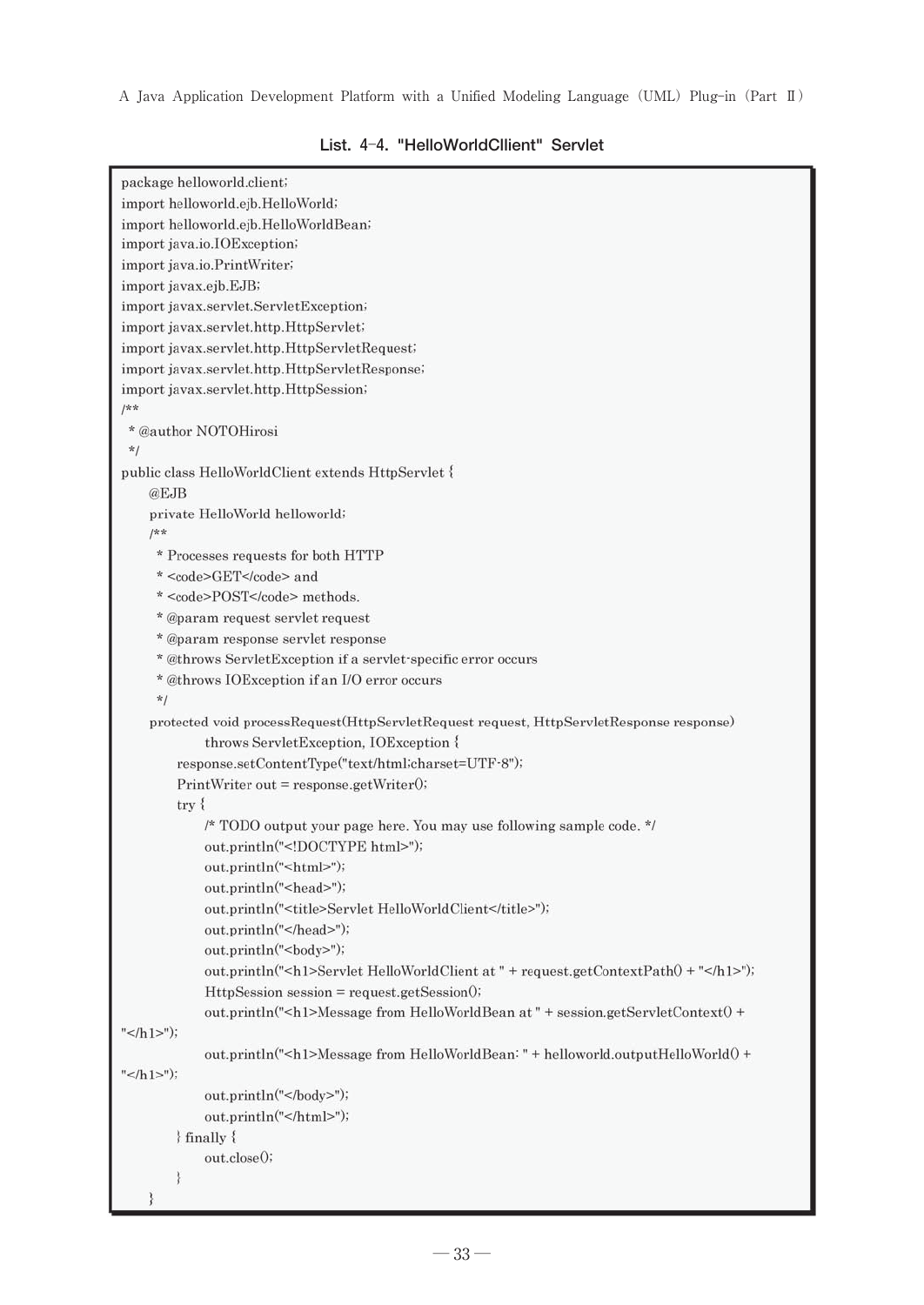The most interesting thing to note here in this code is the use of the @EJB annotation. We use this to annotate the static field "private HelloWorld helloworld" that declares and represents the "HelloWorld" business interface. In our case we acquire a reference to the "HelloWorld" interface by annotating the private "HelloWorld helloworld" with @EJB. This is an example of how a client can obtain a session bean's business interface using dependency injection. Dependency injection lets the container automatically insert reference to other components and resources with the help of annotations.

We have learned in this subsection how to build a simple stateless Session Bean, deploy it to the GlassFish application server, and then execute it with a client application. The directory structure of the present project is depicted in the Projects window as shown in Fig. 4-23.



**Fig. 4**-**23. The directory structure for the"HelloWorldProjectEJB"project.**

Now that we have created and deployed "HelloWorldBean" enterprise been, we can execute it by creating a client application with the servlet that will make the EJB container create an instance of that bean and invoke its "outputHelloWorld" method through the "HelloWorld" interface. Fig.  $4-24$  shows the result of the servlet displaying the message from the "HelloWorldBean" together with other messages from the servlet.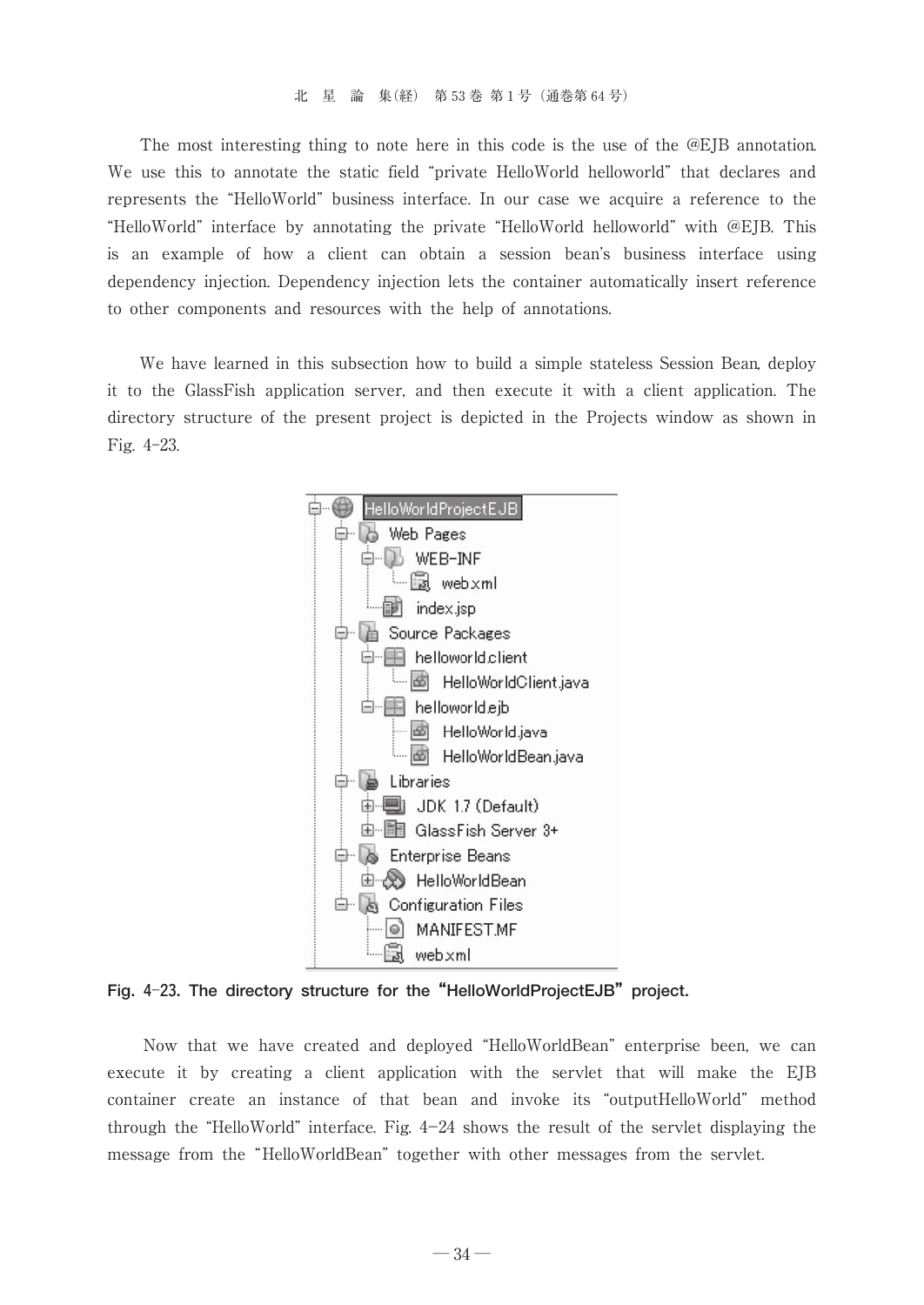Q☆ 圖 三 • ★ 回セーブカブ 四共年 図 ロセーフデータベースは問じています ■ ログインアシスタン Servlet HelloWorldClient at /HelloWorldProjectEJB **Message from HelloWorldBean at** org.apache.catalina.core.ApplicationContextFacade@166b4e4e Message from HelloWorldBean: Hello World, Everyone!

**Fig. 4**-**24. Displaying the message from HelloWorldBean by running HelloWorldClient.java**

**4.5** NetBeans + UML + JSF + Java DB + GlassFish + EJB

**Course【Seminar Ⅱ[2013]】 Project: "WebAppJUnitSolution"**

In this project we test a Java EE enterprise application using the embedded EJB container. We also learn very briefly to describe Java Persistence API.15) The Java Persistence  $API(JPA)$  represents a standard way of accessing relational databases from Java EE applications. JPA is a new Java EE technology dealing with data persistence. It brings the object-oriented and relational models together, making Java EE developers more productive. We owe this project mostly to a NetBeans tutorial.16)

We are going to create a web application with an entity class and a session bean class. However in this project we first make a JUnit test class for the session bean and run the test in the embedded EJB container. The NetBeans IDE provides built-in support for generating and executing unit tests based on the JUnit frameworks. The JUnit framework is an open source product that supports development of tests and gives a harness for running these tests.

An embedded (or embeddable) EJB container is launched by our application when we get control, while a server EJB container is launched as part of an application server's application and usually has deeper integration with other services and technologies included with the application server. For this reason, an embeddable EJB container is convenient for unit testing like the present case.

Creating Session Beans EJB name: "MyBean" Package Name: "bean" Session Type: stateless

We create a very simple session bean that contains one method that adds two numbers. In this project, however, we are going to create a test class for the session bean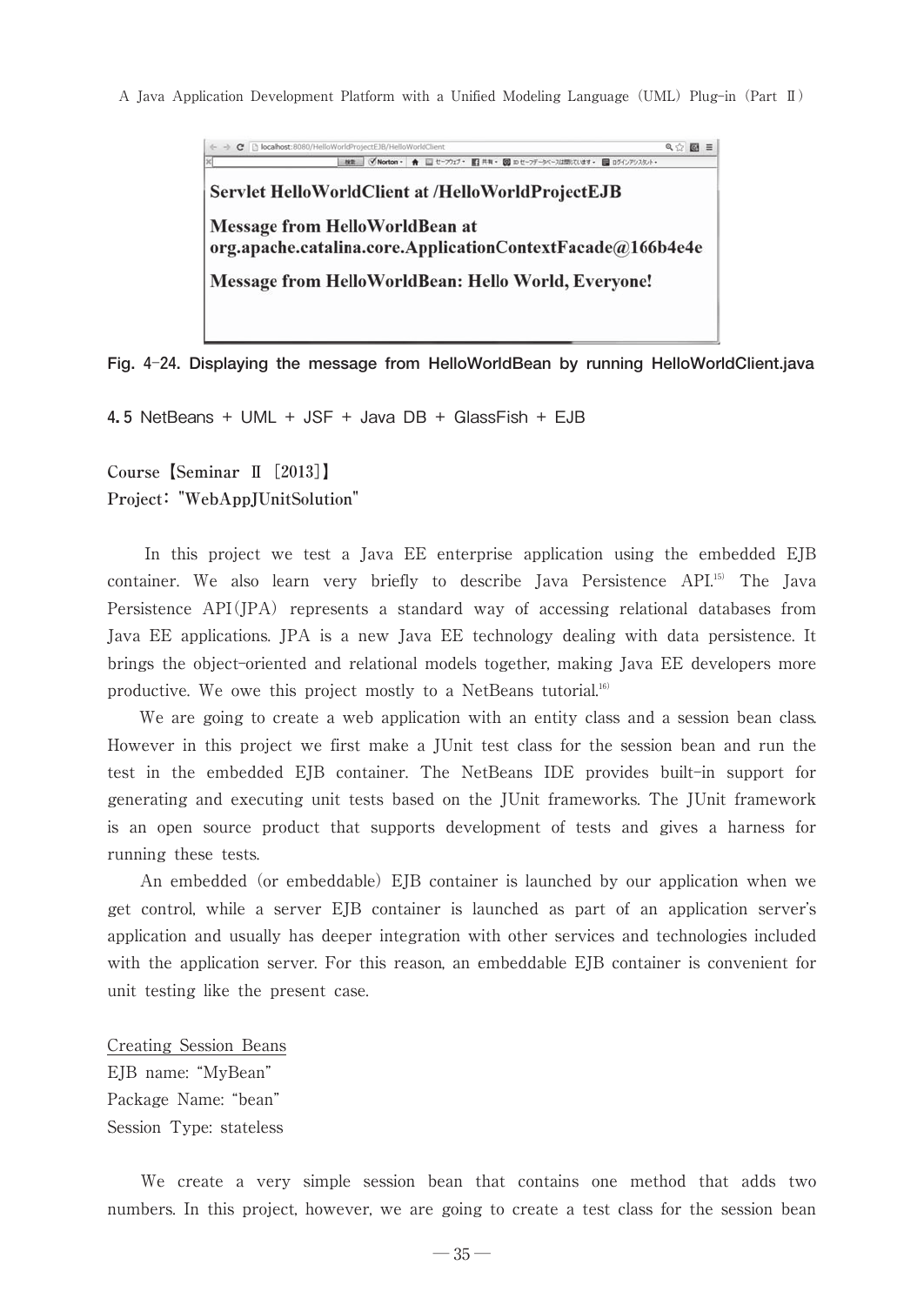that will test the "addNumbers" method. Then the IDE can generate the new test class and skeleton test methods based on the methods in the target class, i.e. "MyBean" class.

In the Projects window we see that the IDE generates the test class under the Test Packages node (as shown in Fig.  $4-25$ ). By default, the IDE generates a skeleton test method in the test class that calls javax.ejb.embeddable.EJBContainer.createEJBContainer() to create an EJB container instance. The createEJBContainer() method is one of the methods in the EJB Container class that is part of the EJB 3.1 Embeddable API. Expanding the Test Libraries node in the Projects window, we can see that the IDE automatically added GlassFish Server (embeddable container) and JUnit 4.10 as test libraries (Fig. 4-25). And if we expand the GlassFish Server library, we can see that the library contains the glassfish-embedded-static-shell.jar jar file(Fig. 4-25).



**Fig. 4**-**25. The directory structure for the"WebAppJUnitSolution"project**

Since the NetBeans IDE generated a default skeleton test class that contains code for starting the EJB container we modify the generated code that starts the container to specify additional properties for the embedded container instance. Here we display the test class in List 4-5.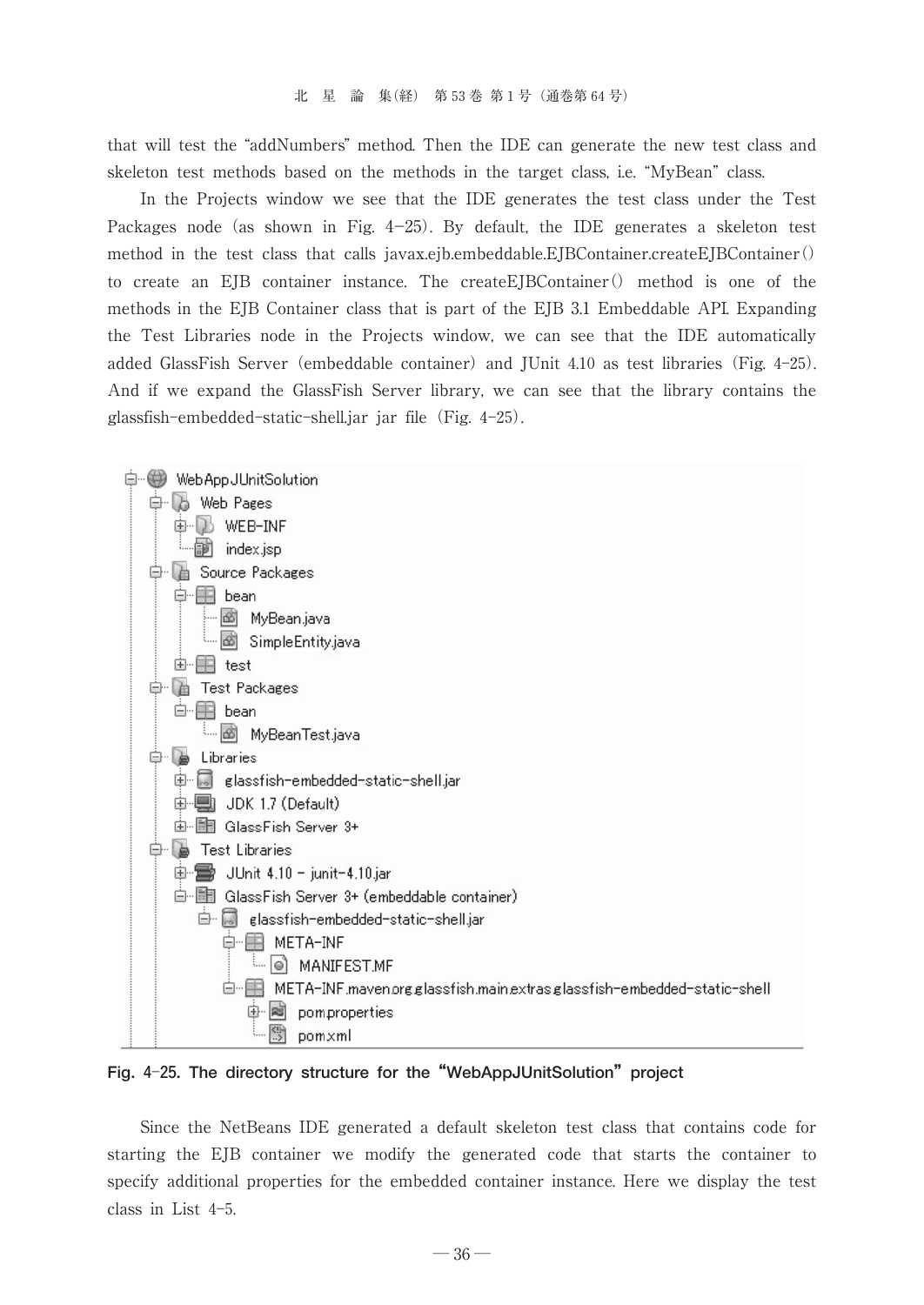**List. 4**-**5. Test class for the session bean"MyBeanTest"**

```
package bean;
import java.io.File;
import java.util.HashMap;
import java.util.Map;
import javax.ejb.embeddable.EJBContainer;
import org.junit.After.
import org.junit.AfterClass;
import org.junit.Assert;
import org.junit.Before;<br>import org.junit.BeforeClass;
import org.junit.Test;
import static org.junit.Assert.*;
j**
 * @author NOTOHirosi
 \starpublic class MyBeanTest {
    private static EJBContainer container;
    public MyBeanTest0 {
    @BeforeClass
    public static void setUpClass() throws Exception {
         Map<String, Object> properties = new HashMap<String, Object>0;<br>properties.put(EJBContainer.MODULES, new File("build/jar"));
         \overline{\text{container}} = \text{EJBC} \text{ontainer.} \text{create} \text{EJBC} \text{ontainer} (\text{properties})System.out.println("Opening the container");
    ₹
    @AfterClass
    public static void tearDownClass() throws Exception {
          container.close();
         System.out.println("Closing the container");
    @Before
    public void setUp() {
    @After
    public void tearDown0 {
    /**
      * Test of addNumbers method, of class MyBean.
     *@Test
    public void testAddNumbers() throws Exception {
         System.out.println("addNumbers");<br>int numberA = 1;
         int numberB = 2;
         MyBean instance = (MyBean)container.getContext0.lookup("java:global/classes/MyBean");
         int expResult = 3;
         int result = instance.addNumbers(numberA, numberB);
         assertEquals(expResult, result);
         container.close();
    3
     /**
      * Test of verify method, of class MyBean.
     *@Test
    public void testVerify() throws Exception {
         System.out.println("verify");
```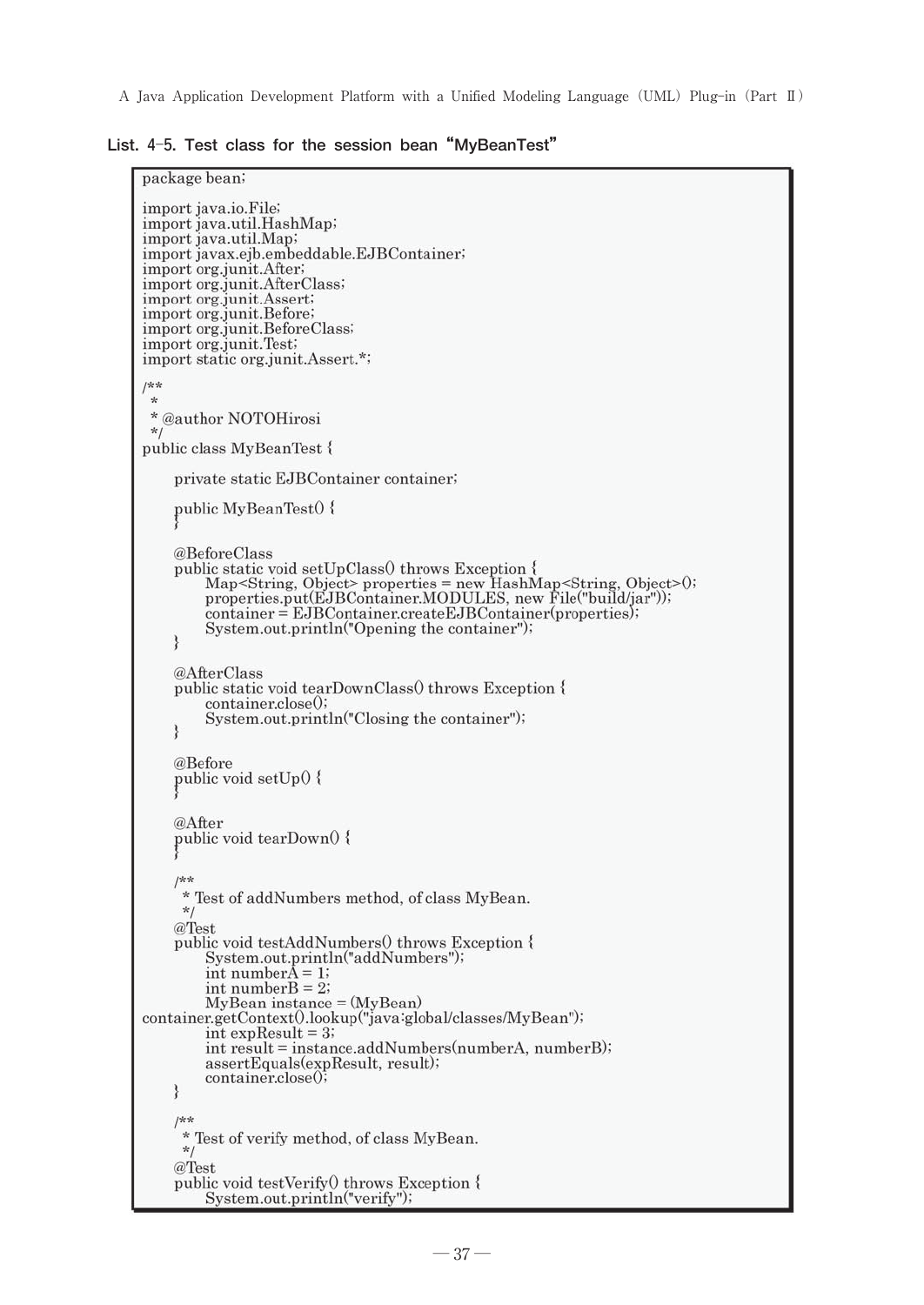```
MyBean instance = (MyBean)container.getContext0.lookup("java:global/classes/MyBean");
         int expResult = 0;
         \text{int} result = instance.verify\theta;
         assertEquals(expResult, result);
         container.close();
    /** Test of insert method, of class MyBean.
     *@Test
    public void testInsert() throws Exception {
         // Lookup the EJB
         System.out.println("Looking up EJB...");
         EJBContainer container =
javax.ejb.embeddable.EJBContainer.createEJBContainer();
         MyBean instance = (MyBean)container.getContext0.lookup("java:global/classes/MyBean");
         System.out.println("Inserting entities...");
         instance.insert(5);
         int res = instance.verify();<br>System.out.println("JPA call returned: " + res);<br>System.out.println("Done calling EJB");
         Assert.assertTrue("Unexpected number of entities", (res == 5));
         System.out.println("..........SUCCESSFULLY finished embedded test");
    ł
```
In this project we also create an entity class and persistence unit and modify the session bean to inject the entity manager and access the entities. We add a simple method to the new entity class that prints the id number of the entry to the output. We then add some simple methods to the session bean to create and verify entries in the database. In this course we have used Java DB database.

Creating the Entity Class Class Name: "SimpleEntity" Package Name: bean

We create an entity class and persistence unit with the database connection details. When developing a JPA entity, however, there is no need to include any method performing database-related operations, such as save or update. Instead we can use the EntityManager API to manipulate JPA entity instances. This prevents us from using the JDBC API directly, which means we do not need to write our own SQL code to manipulate database data. We incorporate ORM (Object Relational Mapping) annotations (@PersistentContext and @PermitAll) into an entity, applying them either to the entitys instance variables or the properties. With ORM annotations, we describe how objects are mapped to relational tables. In this project we have a simple example of an entity in action when building our EJB JPA application. The EJB JPA application interacts with the Java DB database included in the GlassFish application server by default.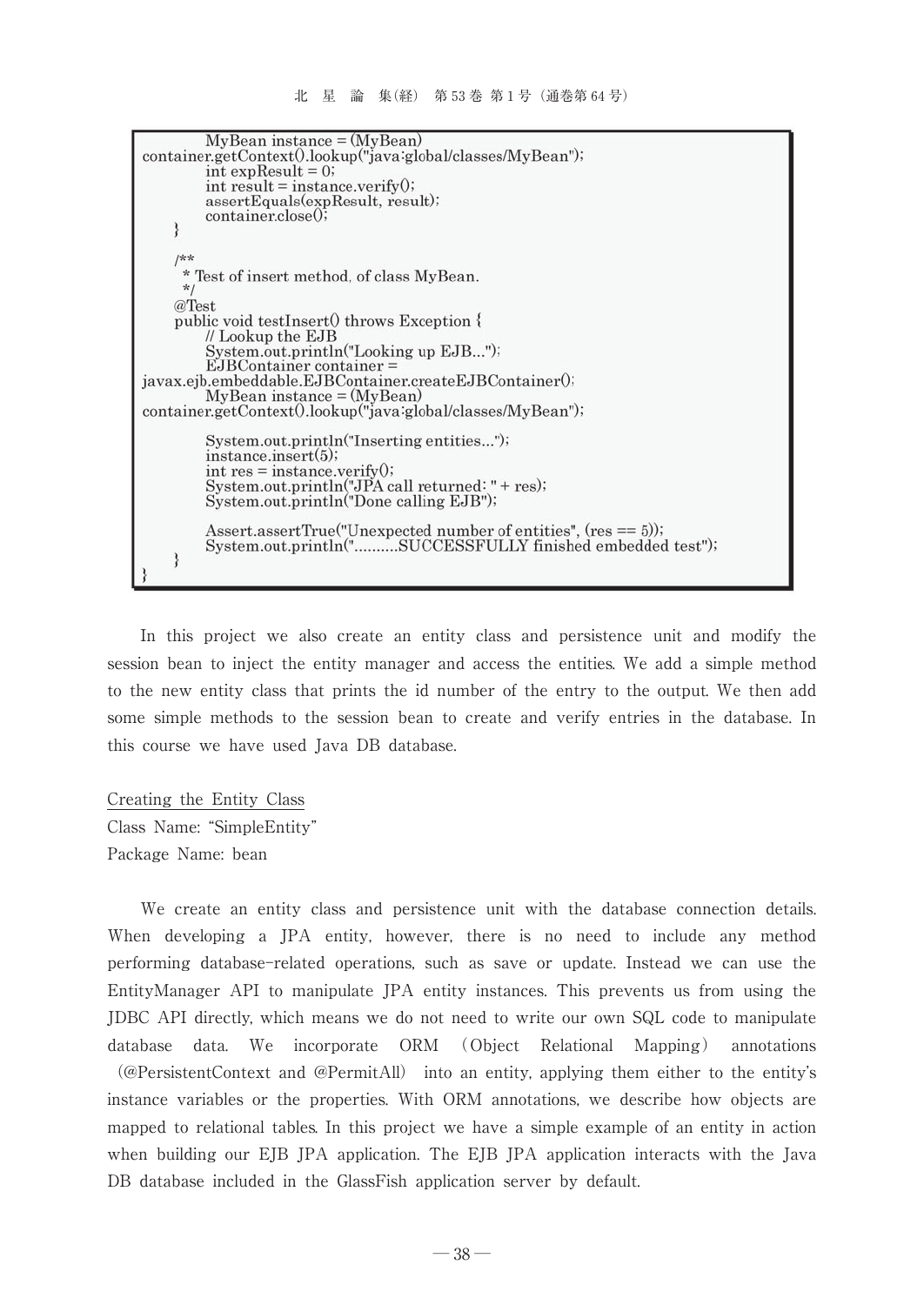

**Fig. 4**-**26. The conceptual structure of the project "WebAppJUnitSolution" and the four**-**tier architecture and the Object/Relational Mapping between the entity and the database.**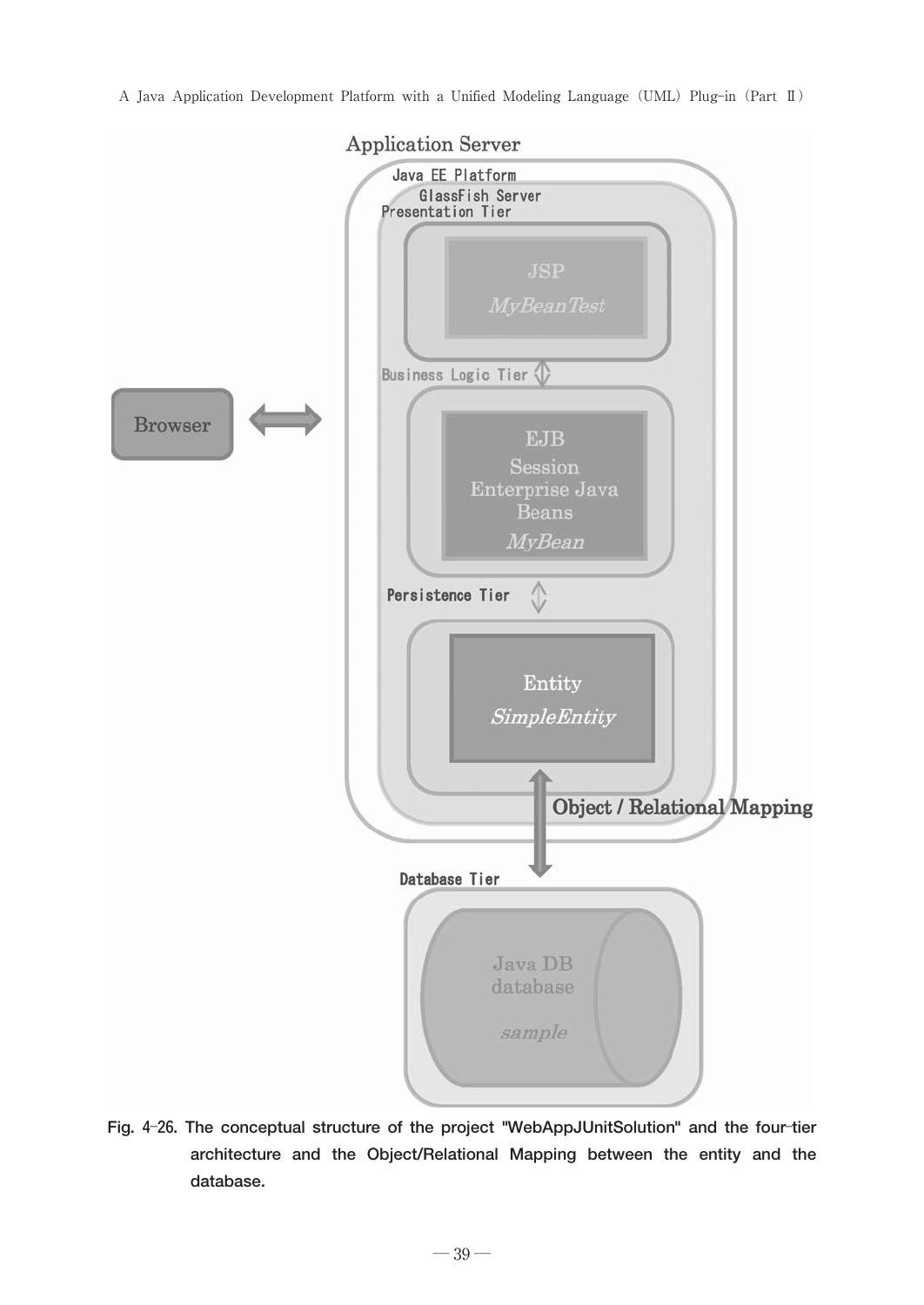Now that we have started the database, we need a way to connect to it and then issue a few SQL commands against it in order to create a new database and a table within the newly created schema: we have set up the database and created the data source required to programmatically interact with that database. Then we test the JPA entity that will be mapped to the database table "sample." After modifying the "MyBean" session bean in order to add methods for inserting and retrieving data to the Java DB database table, we can test the Entity class. Finally we edit the test class to add a method to test that the application is able to look up the EJB and that the insert and verify methods are behaving correctly.

In Fig. 4-27 we show the Test Results in which the test window opens and the following messages are displayed in the TestResults window.



**Fig. 4**-**27. Displaying the progress and results of the test in the Test Results window and the messages from the methods of the session bean in the Output window**

## -Feedback of our Platform

Here we very briefly comment on the feedback of our Platform by the students who have taken the courses that I have been in charge of in 2012 and 2013.

In the beginning it is difficult for them to categorize or select the type of the project in the stage of domain modeling and architecture specification when they study and pursue software development.

According as the lessons and the practices are progressing, it seems that the present platform looks attractive to the students and motivates them to work on their intended architecture designs. Since all the required components or plug-ins are ready in the menu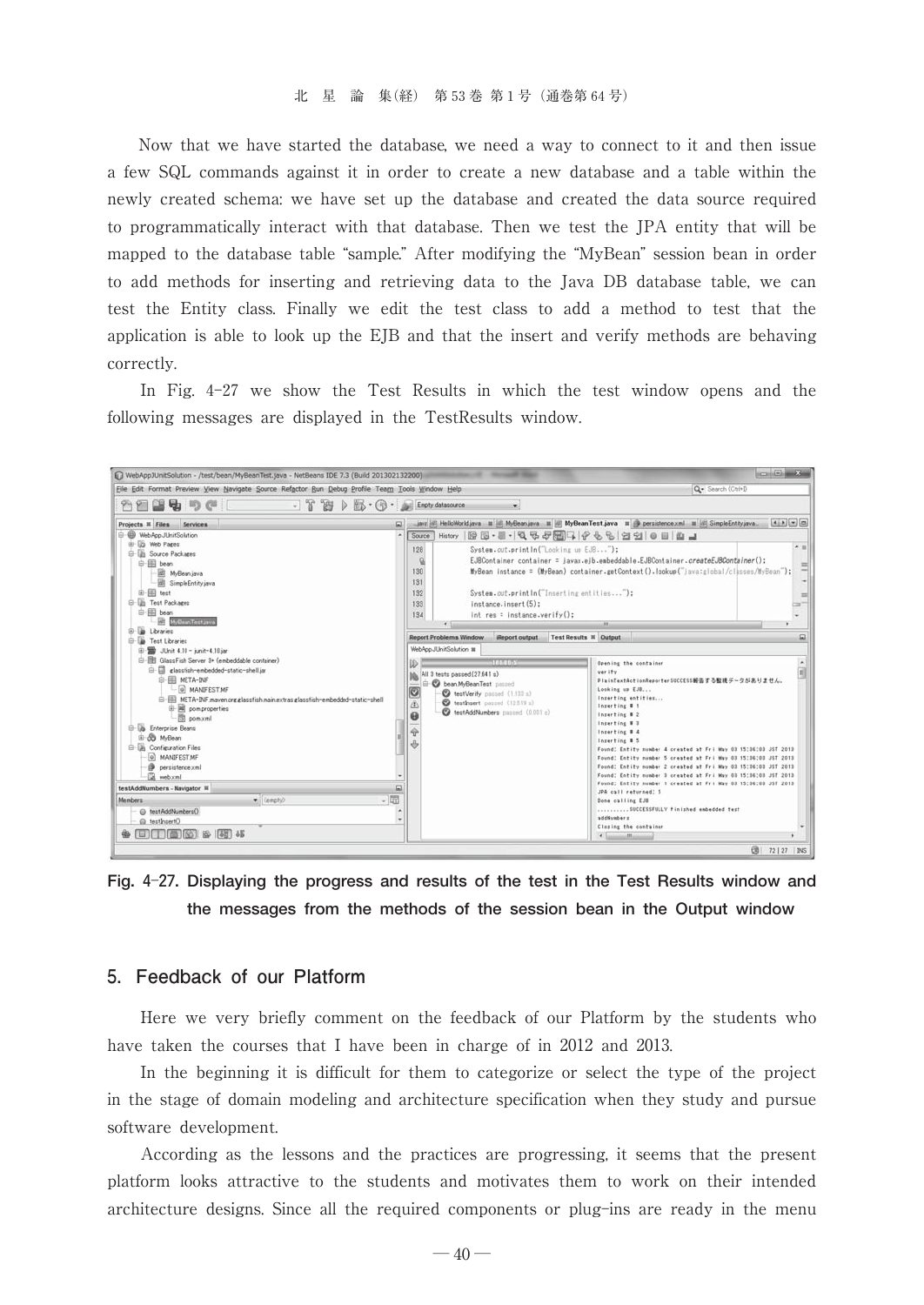bar that open in their respective windows, the students can set up their own software design visually and seamlessly step by step / level by level in according to each phase of their development. The present Java application development platform with UML(Unified Modeling Language) plugged in facilitates students' domain modeling appreciably, due to its ORM (Object Relational Mapping) mapping capabilities.

In the current version of NetBeans IDE based on JavaEE 6, we have emphasized the multi-tier design architecture and the connection of the IDE to a database MySQL/Java DB in our courses. Through the students' work in the software development they appeared to be gradually interested in a visual understanding of the three-tier architecture of the Model-View-Control (MVC) framework or the four-tier architecture including database tier as shown in Fig.  $4-26$ . And finally they have become more involved in the database management process than before. Furthermore examining the four-tier diagram for the application more closely, the students could see where EJB session beans and JPA entity classes fit into the MVC structure.

The present Java platform keeps the students' motivation for and interest in software design stimulated and the students seem not to get bored with their practices on it, thereby being able to concentrate on their business logic.

The next problem, therefore, that the students are confronted with is how to code the business logic.

### 6. Conclusion

An Object-Oriented Java Programming Environment is introduced incorporating Unified Modeling Language (UML) as a platform on the computer system in the Computer Lab of our university.

Since all the required components or plug-ins open in their respective windows on the NetBeans platform, the processes of the system architecture of the software development are rather easy for the students to grasp and recognize visually in according to each phase of constructing their systems and the students' work flow seems not to be blocked when shifting one phase to another during their software development.

We have introduced several combinations of NetBeans and UML and their plug-ins, and elaborated the case studies of our courses which take much advantage of those configurations of the software components on the present computer platform.

In the current version of NetBeans IDE platform based on Java EE 6, the basic and core concept of the software development relies on multi-tier architecture and the modularity of the platform components which has led us to the MVC (Model-View-Controll) design framework pattern. We have also learned how to connect the IDE to a database server with the Java Persistence API  $(IPA)$  framework that allows us to manage data using object-relational mapping (ORM) in our applications built on the Java NetBeans Platform incorporating UML. Therefore in our classes we have put emphasis on the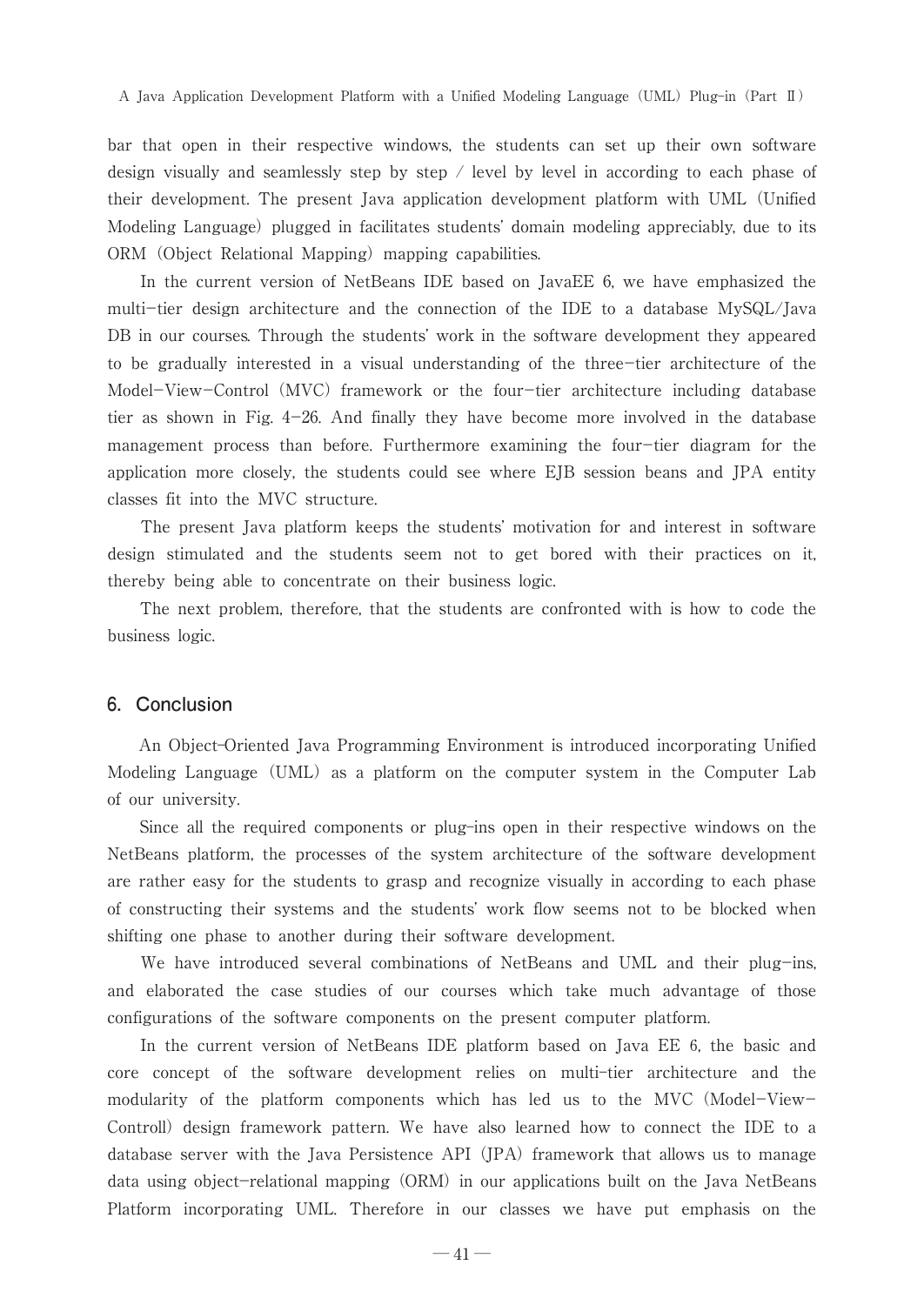Enterprise JavaBeans (EJB) and JPA technologies where the session beans of the application and the interactions between the tiers and modules play a very important role in the software development.

The latter half of the case studies of section 4 deals with the very matter of the EJB beans. Although the projects themselves we setup exhibit rather simple actions, we could draw a rich understanding of EJB and their containers.

The present Java platform keeps the students' motivation and interest stimulated, thereby ensuring that the students are able to concentrate on their own business logic. The problem to come that students are confronted with is how to code the business logic properly.

#### **Acknowledgement**

We thank the staffs of the Information Systems Center of Hokusei Gakuen University for constructing the computer network system with specific software and plug-ins that meets our requirement for carrying out the software development in our courses. Thanks are also due to the Visual Paradigm Company who provides the license to use the VP- UML EE 10.3 for the UML tool. We are very much obliged to the NetBeans Community for our utilizing its free and user-friendly IDE. We would also like to appreciate the Department of Management and Information of Hokusei Gakuen University for supporting us financially for getting the license to activate the software of Visual Paradigm Company.

#### **References**

1)Mary Campione and KathyWalrath. The Java Tutorial Second Edition: Object-Oriented Programming for the Internet, Sun Microsystems, Addison Wesley, 1998.

Cay S. Horstmann, Gary Cornell. Core Java Volume I and II, eighth edition, Prentice Hall, 2008. 2)Tom Pender. UML Bible, Wiley Publishing Inc., 2003.

3) Tim Howard. The Smalltalk Developer's Guide to VisualWorks, Cambridge University Press, 1998.

http://c 2.com/cgi/wiki?DomainModel: A DomainModel is an object model of a problem domain. Elements of a domain model are DomainObject classes, and the relationships between them.

- 4) http://netbeans.org/
- 5) http://www.visual-paradigm.com/
- 6)http://dev.mysql.com/
- 7) http://community.jaspersoft.com/project/ireport-designer
- 8) http://docs.oracle.com/javaee/
- 9)http://glassfish.java.net/
- 10) http://www.icesoft.org/java/
- 11) http://www.java.com/en/download/faq/develop.xml
- 12) Heiko Boeck. The Definitive Guide to NetBeans Plaform 7, Apress, 2012.
- 13) http://netbeans.org/kb/docs/web/mysql-webapp.html
- 14) http://www.oracle.com/technetwork/java/index-jsp-135995.html
- 15)The Java EE 6 Tutorial: http://docs.oracle.com/javaee/6/tutorial/doc/. Yuli Vasiliev. Beginning Database-Driven Application Development in Java EE using GlassFish,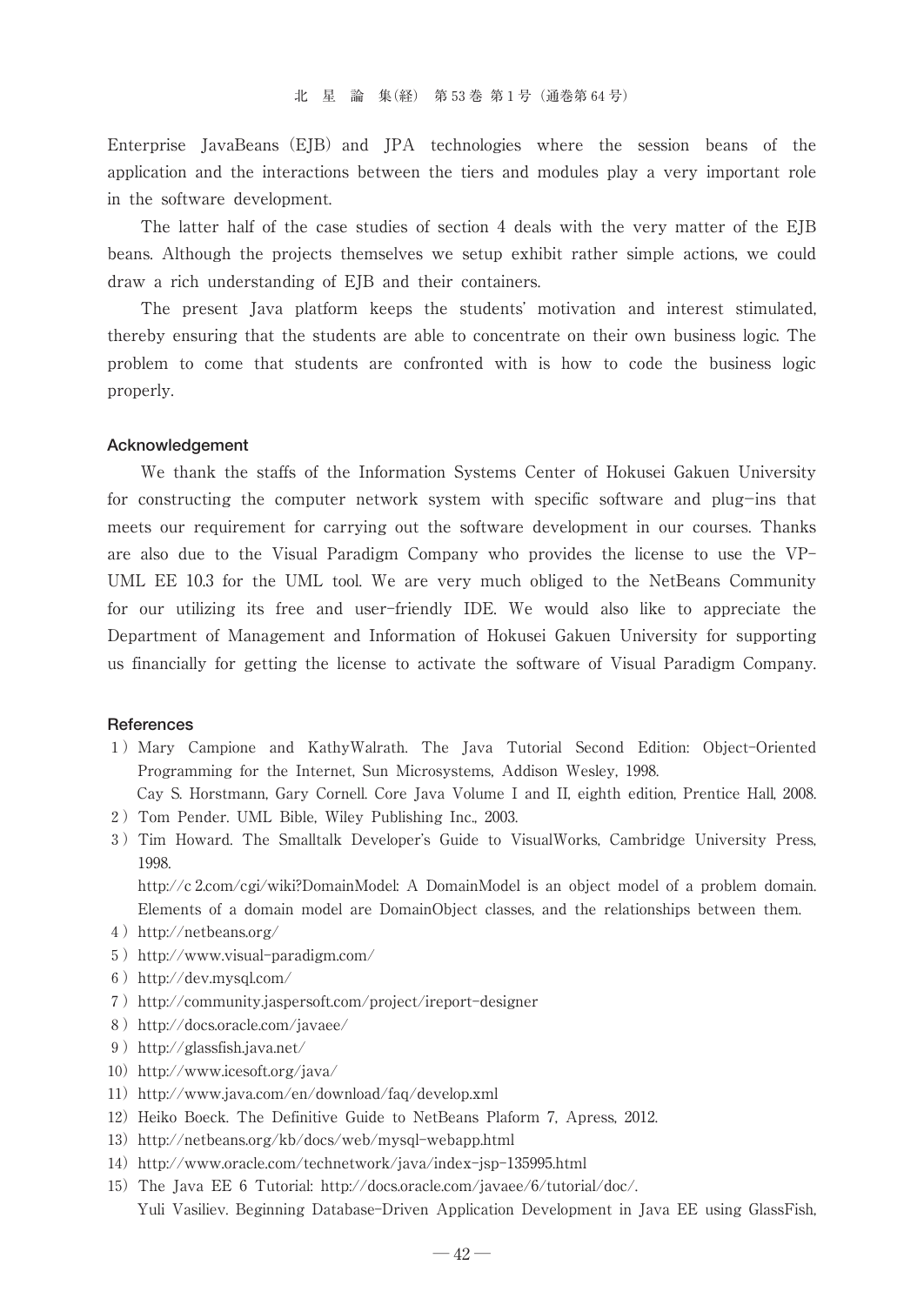Apress, 2008.

16) https://netbeans.org/kb/docs/javaee/javaee-entapp-junit.html